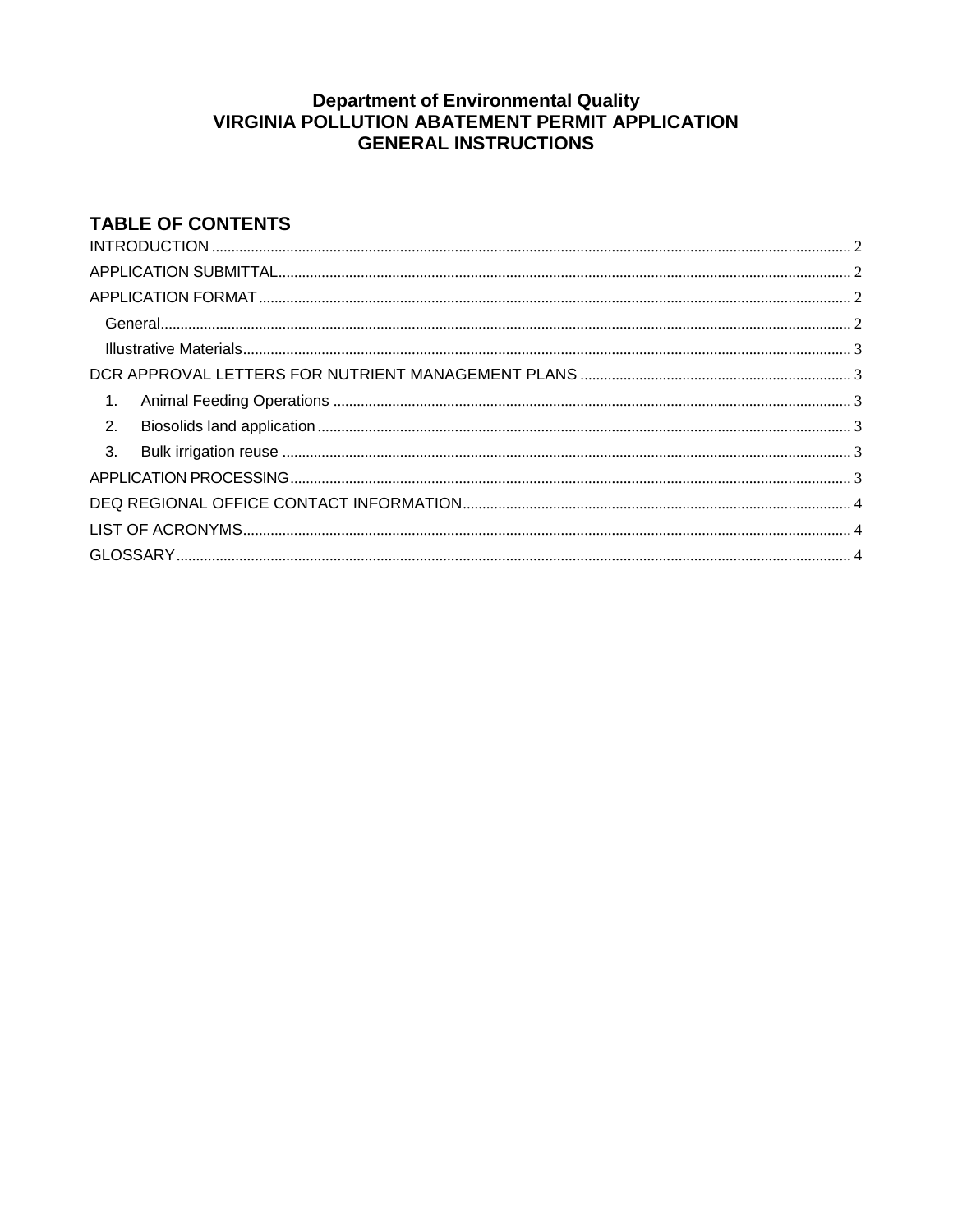# <span id="page-1-0"></span>**INTRODUCTION**

The following is designed to provide the applicant information regarding the requirements for obtaining a Virginia Pollution Abatement (VPA) Permit and guidance for the preparation of the application. The VPA Permit application is comprised of four parts (Forms A-D) to be submitted in accordance with the following instructions:

1. **Form A** must be submitted when an owner makes application to the Department of Environmental Quality (DEQ) for approval of any pollutant management activity, including facilities that manage pollutants, where there is reasonable potential for an adverse water quality impact should a discharge occur from that activity. This includes potential or actual discharges, but not point source discharges of pollutants to surface waters authorized by a Virginia Pollutant Discharge Elimination System (VPDES) Permit.

2. The following forms must also be completed, as applicable, based on the type of pollutants being managed:

**FORM B**: Animal Feeding Operations (AFO)

**FORM C**: Industrial Waste

**FORM D:** Municipal Effluent and Biosolids

**ADDENDUM**: Water Reclamation and Reuse Addendum to an Application for a VPDES Permit or a VPA Permit

3. An original **Water Division Permit Application Fee Form** and appropriate payment must be submitted to the DEQ – Office of Receipts Control at the time of permit application; except when applying for a permit pertaining to a farming operation engaged in production for market (ex: an AFO). In accordance with § 62.1- 44.15:6 of the Code of Virginia, no application or maintenance fees will be assessed for permits pertaining to a farming operation engaged in production for market. See **Water Division Permit Application Fee Form** for further instructions and address.

4. A preliminary meeting between the applicant and the DEQ staff may be arranged prior to completing the application for a VPA Permit. The applicant is advised to first contact the Regional Office to determine if a meeting is necessary. During or after the preliminary meeting, DEQ staff will advise the applicant if a permit is required and, as applicable, which forms must be completed. In some cases, it may be necessary for the applicant to complete Form A before DEQ staff can determine what additional forms will be necessary.

#### <span id="page-1-1"></span>**APPLICATION SUBMITTAL**

A completed hard copy of the application with original signatures on the certification statements and an electronic copy of the completed application are to be submitted to the DEQ RO covering the location of the pollution management activity to be permitted. A copy of the Fee Form must accompany the application submitted to the RO. Applicants that are unable to submit an electronic copy of the application should contact the DEQ RO to determine the number of hard copy applications to submit in lieu of an electronic copy. (See the **DEQ Regional Office Contact Information** section of these instructions)

A permit application to authorize biosolids land application must include the land application site booklets in both hard and electronic copies. After submission of the application, the DEQ RO may request additional hard copies in order to process the application in a timely manner. An application for water reclamation and reuse must contain, at a minimum, Form A and the Water Reclamation and Reuse Addendum to an Application for a VPDES Permit or a VPA Permit.

### <span id="page-1-2"></span>**APPLICATION FORMAT**

<span id="page-1-3"></span>**General** 

Fill in all blanks of the applicable application forms and attach other information as needed to complete the application. Insert "N/A" in all blanks which do not apply.

An application is to be submitted on the latest official forms available electronically at DEQ's website or the Virginia's Legislative Services or may be requested in hard copy from a DEQ Regional Office (RO). (See the **DEQ Regional Office Contact Information** section of these instructions)

The hard copy application may be bound either on the left side or at the top using a paper clip or binder clip (do not use staples). Additional sheets or pages may be attached to the application forms, as necessary, and should clearly identify the part/question of the application form to which they pertain. Additional sheets submitted with a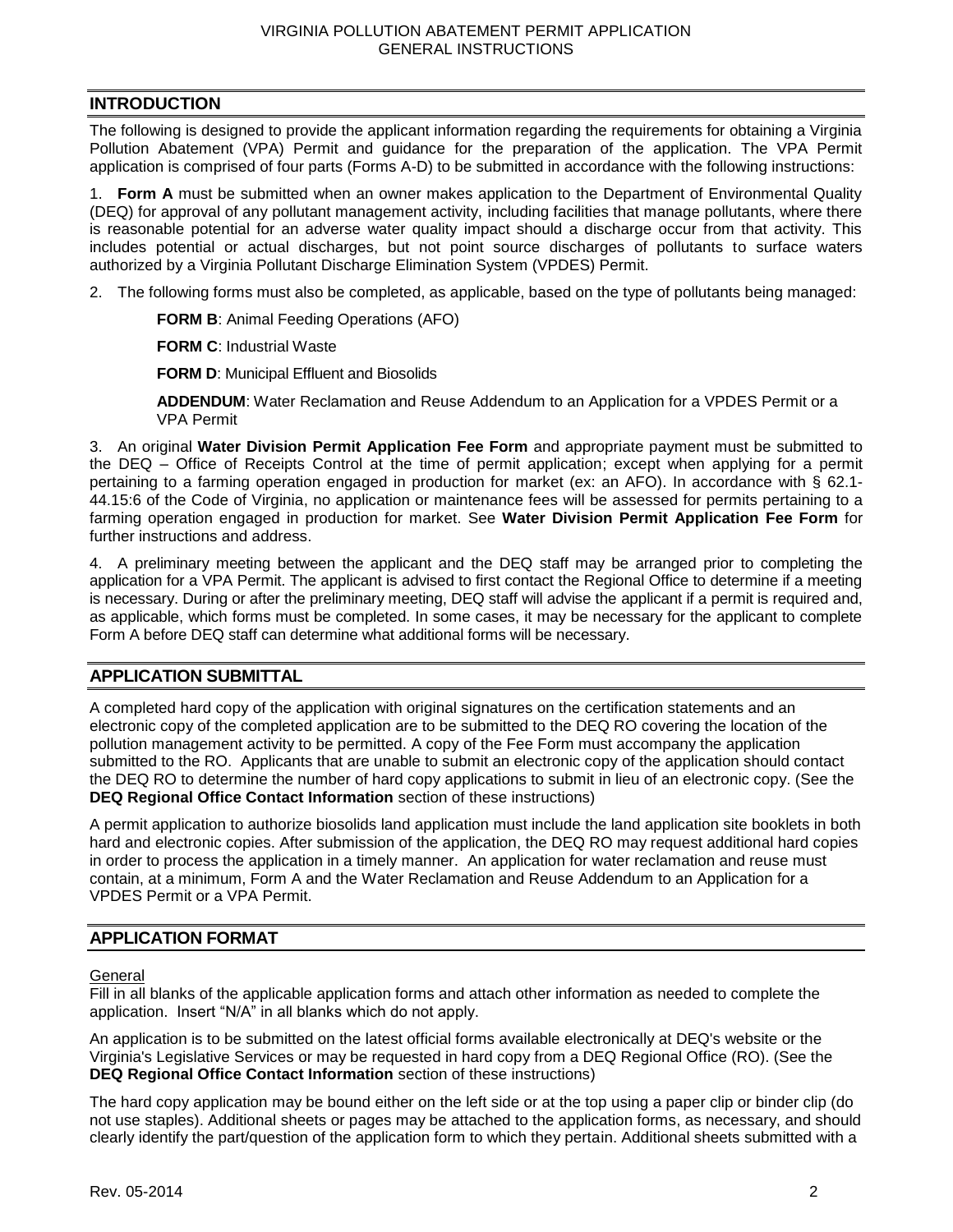hard copy application should be submitted on pages 8-1/2" x 11" in size or if submitted on larger size paper, they are to be folded to 8-1/2" x 11" with a minimum of fold-ins. Fold-ins from more than one side should be avoided. The size limitation does not apply to construction drawings.

#### <span id="page-2-0"></span>Illustrative Materials

It is important that illustrative materials, including but not limited to drawings, diagrams, charts, photographs, and maps be clear originals or reproductions. Reductions of large-size illustrative material to fit 8-1/2" x 11" paper size are acceptable provided the information and details of the reduced document remain legible or clear without magnification. Each item of illustrative material should be clear and labeled to identify it as part of the application. For photographs, the label must include the project name, the applicant's name and a brief description of the photograph. Pages of narrative information, calculations and illustrative materials are to be numbered to facilitate making references to the application, or to sections of it.

All maps should be clear and legible with site boundaries marked, and must include a North arrow and map scale. Hard copy maps should be of sufficient scale, preferably 1" = 660", to clearly show the required features and should be provided on 8-1/2" x 11" or folded 11" x 17" paper. The requirement for a site plan map and topographic map may be met with one combined map if the topography of the site is relatively flat and the landscape features can be clearly shown. The symbols or designators used to show the locations of different landscape features or delineations of different soil series should be as similar to USGS and USDA standards as possible.

# <span id="page-2-1"></span>**DCR APPROVAL LETTERS FOR NUTRIENT MANAGEMENT PLANS**

A DCR approved nutrient management plan (NMP) and a copy of a DCR approval letter for the NMP must be submitted in the permit application for the following pollutant management activities:

- <span id="page-2-2"></span>1. **Animal Feeding Operations** that involve the land application of animal waste for agricultural production.
- <span id="page-2-3"></span>2. **Biosolids land application** where the application site:

a. Is operated by an owner or lessee of a confined animal feeding operation as defined in subsection A of § 62.144.17.1, or a confined poultry feeding operation as defined in subsection A of § 62.1-44.17.1.1 of the Code of Virginia;

b. Will receive applications of biosolids more frequently than once every three years at greater than 50 percent of the annual agronomic rate;

c. Has been mined or disturbed and land application is proposed at greater than agronomic rates; and

d. Has site-specific conditions that may increase the risk of adverse impacts to state waters resulting from biosolids land application.

<span id="page-2-4"></span>3. **Bulk irrigation reuse** (i.e., irrigation of an area > 5 acres with reclaimed water) where:

a. A wastewater treatment works, a reclamation system, satellite reclamation system or reclaimed water distribution system and the irrigation reuse site or sites are under common ownership or management, **and**

- b. In addition to irrigation reuse:
	- (1) There is no option to dispose of the reclaimed water through a VPDES\* permitted discharge, **or**

(2) There is an option to dispose of the reclaimed water through a VPDES\* permitted discharge, but the VPDES\* permit does not allow discharge of the full nutrient load under design flow (e.g., a treatment works with a VPDES\* permitted discharge implements water reclamation and reuse in lieu of providing treatment to meet nutrient effluent limits at design flow).

\* A VPDES permit refers to a type of water permit that regulates effluent point source discharges to surface waters.

#### <span id="page-2-5"></span>**APPLICATION PROCESSING**

DEQ staff shall review the application for completeness. Applicants, who have failed to submit a complete application, including the Fee Form and payment of the appropriate permit application fee, will be requested by DEQ staff in writing to furnish such items or information, as necessary, to complete the application. **If this information is not provided by the applicant, processing of the application may be suspended and the incomplete application returned to the applicant.**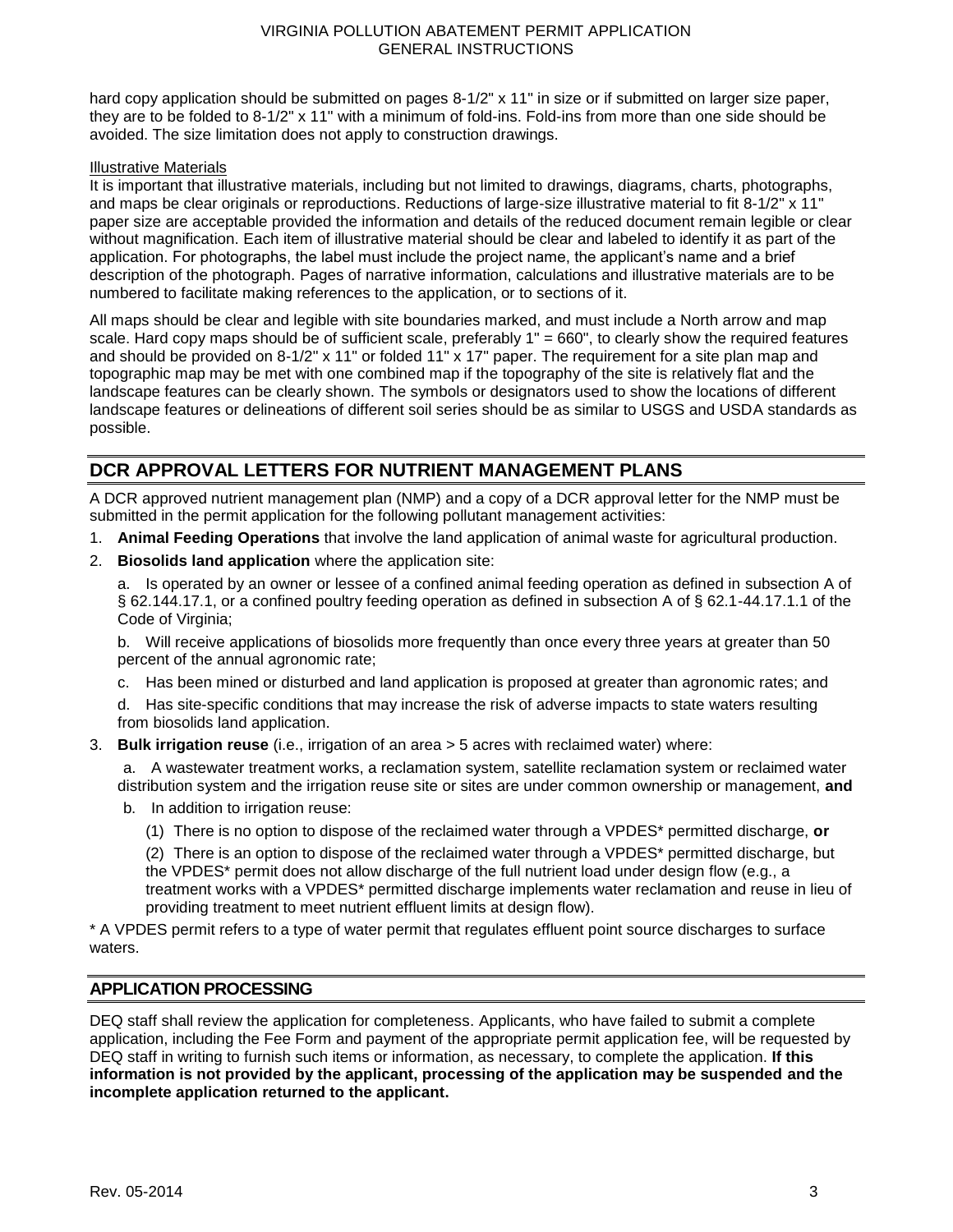**Submission of Additional Information:** In accordance with 9VAC25-32-60 D 2, the board may require the submission of additional information (such as groundwater monitoring plans, background monitoring data, sampling regimes, etc., not directly requested by the applications) after an application has been filed, and may suspend processing of any application until such time as the owner has supplied missing or deficient information and the board considers the application complete. Further, when the owner becomes aware that he omitted one or more relevant facts from a VPA permit application, or submitted incorrect information in a VPA permit application or in any report to the department, he shall promptly submit such facts or the correct information.

# <span id="page-3-0"></span>**DEQ REGIONAL OFFICE CONTACT INFORMATION**

| <b>TIDEWATER REGIONAL OFFICE</b> | <b>NORTHERN REGIONAL OFFICE</b>                 |                        |  |
|----------------------------------|-------------------------------------------------|------------------------|--|
| 5636 Southern Blvd.              | 13901 Crown Court                               |                        |  |
| Virginia Beach, VA 23462         | Woodbridge, VA 22193                            |                        |  |
| Phone: (757) 518-2000            | Phone: (703) 583-3800                           |                        |  |
| Fax: (757) 518-2103              | Fax: (703) 583-3821                             |                        |  |
| PIEDMONT REGIONAL OFFICE         | SOUTHWEST REGIONAL OFFICE                       |                        |  |
| 4949-A Cox Road                  | 355 Deadmore St.                                |                        |  |
| Glen Allen, VA 23060             | Mailing address: P.O. Box 1688                  |                        |  |
| Phone: (804) 527-5020            | Abingdon, VA 24212                              |                        |  |
| Fax: (804) 527-5106              | Phone: (276) 676-4800 Fax: (276) 676-4899       |                        |  |
| <b>VALLEY REGIONAL OFFICE</b>    | <b>BLUE RIDGE REGIONAL OFFICE (2 locations)</b> |                        |  |
| 4411 Early Road                  | <b>LYNCHBURG OFFICE</b>                         | <b>ROANOKE OFFICE</b>  |  |
| Mailing address P.O. Box 3000    | 7705 Timberlake Road                            | 3019 Peters Creek Road |  |
| Harrisonburg, VA 22801           | Lynchburg, VA 24502                             | Roanoke, VA 24019      |  |
| Phone: (540) 574-7800            | Phone: (434) 582-5120                           | Phone: (540) 562-6700  |  |
| Fax: (540) 574-7844              | Fax: (434) 582-5125                             | Fax: (540) 562-6725    |  |

#### <span id="page-3-1"></span>**LIST OF ACRONYMS**

| <b>AFO</b>       | Animal Feeding Operation                     | PN           | <b>Public Notice</b>                                         |
|------------------|----------------------------------------------|--------------|--------------------------------------------------------------|
| <b>CCE</b>       | Calcium Carbonate Equivalency                | <b>POTW</b>  | Publicly Owned Treatment Works                               |
| <b>CEC</b>       | Cation Exchange Capacity                     | <b>PVOTW</b> | <b>Privately Owned Treatment Works</b>                       |
| <b>CFR</b>       | Code of Federal Regulations                  | RCRA         | <b>Resource Conservation and Recovery Act</b>                |
| <b>CWA</b>       | The Clean Water Act, The Act                 | <b>RO</b>    | Regional Office of DEQ (ROs - plural)                        |
| <b>DCR</b>       | Department of Conservation and Recreation    | <b>SIC</b>   | Standard Industrial Classification                           |
| <b>DEQ</b>       | Department of Environmental Quality          | <b>STP</b>   | Sewage Treatment Plant                                       |
| <b>DWM</b>       | DEQ, Division of Waste Management            | <b>SWCB</b>  | State Water Control Board                                    |
| <b>EPA</b>       | U.S. Environmental Protection Agency         | TOD          | <b>Total Oxygen Demand</b>                                   |
|                  | <b>MBAS</b> Methylene Blue Active Substances | <b>UIC</b>   | Underground Injection Control                                |
| <b>NMP</b>       | Nutrient Management Plan                     | <b>USDA</b>  | U.S. Department of Agriculture                               |
|                  | Natural Resource Conservation Service-       |              |                                                              |
| <b>NRCS USDA</b> |                                              | <b>VDH</b>   | Virginia Department of Health                                |
| <b>O&amp;M</b>   | <b>Operations and Maintenance</b>            | <b>VPA</b>   | Virginia Pollution Abatement                                 |
| <b>PAN</b>       | Plant Available Nitrogen                     | <b>VPDES</b> | Virginia Pollutant Discharge Elimination System              |
| <b>PCB</b>       | Polychlorinated Biphenyls                    |              | VPI & SU Virginia Polytechnic Institute and State University |

#### <span id="page-3-2"></span>**GLOSSARY**

**ACTIVITY** - see Facility and Pollutant management activity.

**ADMINISTRATIVELY COMPLETE** - an application is considered to be administratively complete when it is verified that an original and one copy of the appropriate VPA application forms have been submitted with all necessary blanks accurately filled in and the proper signature applied; and the SCC Certificate and/or the DCR approved NMP and DCR NMP approval letter is attached, if respectively required.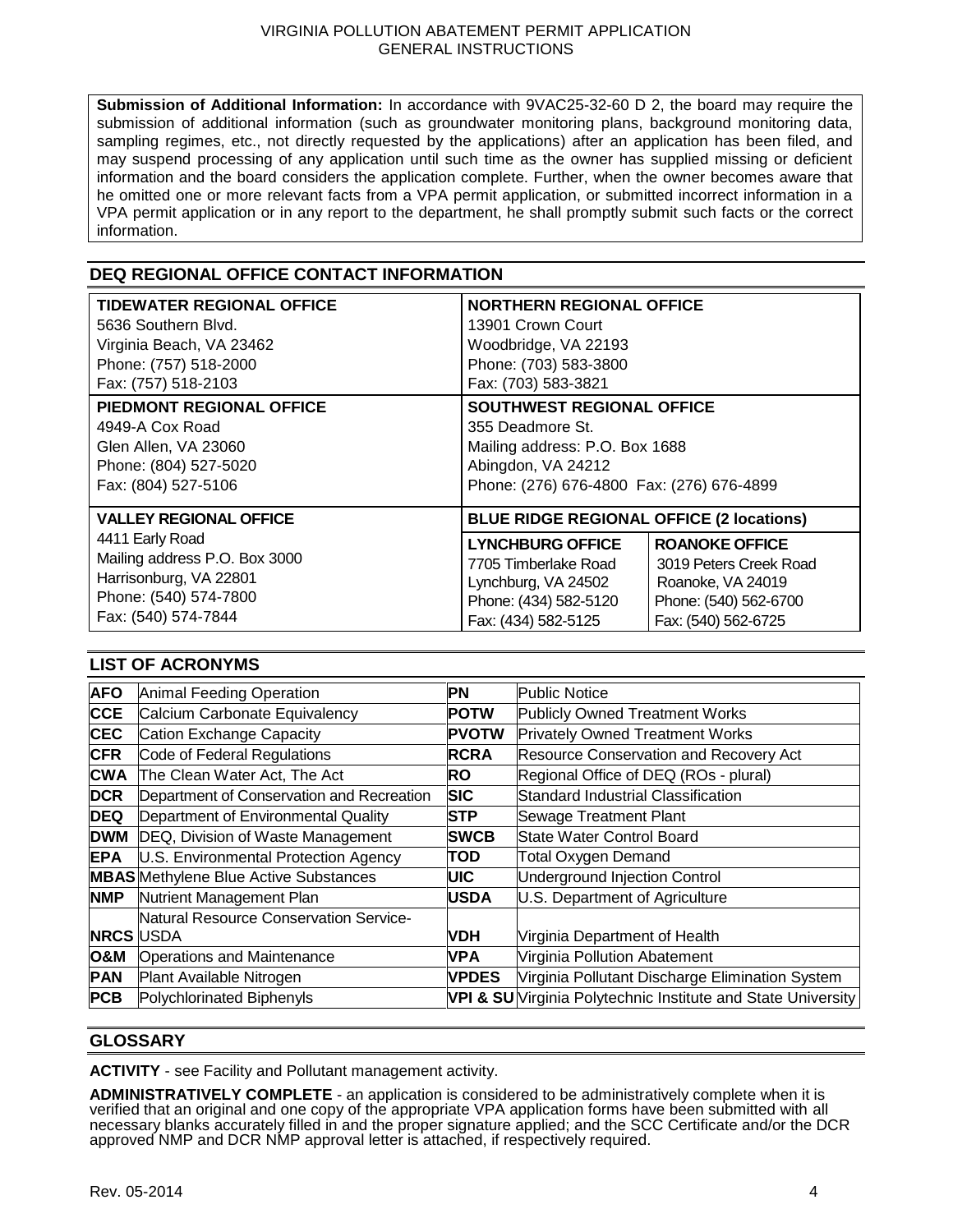**AGRONOMIC RATE** - the rate of land application of wastewater or waste based upon the Plant Available Nitrogen (PAN) requirement of the crops on site.

**ANIMAL FEEDING OPERATION (AFO)** - means a lot or facility where the following conditions are met:

1. Animals have been, are, or will be stabled or confined and fed or maintained for a total of 45 days or more in any 12-month period; and

2. Crops, vegetation, forage growth or post-harvest residues are not sustained in the normal growing season over any portion of the operation of the lot or facility.

Two or more animal feeding operations under common ownership are a single animal feeding operation for the purposes of determining the number of animals at an operation, if they adjoin each other, or if they use a common area or system for the disposal of wastes.

**ANIMAL WASTE** - means liquid, semi-solid, and solid animal manure and process wastewater, compost, or sludges associated with animal feeding operations including the final treated wastes generated by a digester or other manure treatment technologies.

**CLEAN WATER ACT (CWA)** - (formerly referred to as the Federal Water Pollution Control Act or Federal Water Pollution Control Act Amendments of 1972) Pub. L. 92-500, as amended by Public Laws 95-217, 96-483, 97- 117, 33 U.S.C. 1251, et seq.

**CONCENTRATED ANIMAL FEEDING OPERATION (CAFO)** - means an AFO that is defined as a Large CAFO or as a Medium CAFO, or that is designated as a Medium CAFO or a Small CAFO. Any AFO may be designated as a CAFO by the director in accordance with the provisions of 9VAC25-31-130 B.

1. **LARGE CAFO** - An AFO is defined as a Large CAFO if it stables or confines as many or more than the numbers of animals specified in any of the following categories:

a. 700 mature dairy cows, whether milked or dry;

b. 1,000 veal calves;

c. 1,000 cattle other than mature dairy cows or veal calves. Cattle includes but is not limited to heifers, steers, Bulls and cow/calf pairs;

- d. 2,500 swine each weighing 55 pounds or more;
- e. 10,000 swine each weighing less than 55 pounds;
- f. 500 horses;

g. 10,000 sheep or lambs;

h. 55,000 turkeys;

i. 30,000 laying hens or broilers, if the AFO uses a liquid manure handling system;

j. 125,000 chickens (other than laying hens), if the AFO uses other than a liquid manure handling system;

k. 82,000 laying hens, if the AFO uses other than a liquid manure handling system;

l. 30,000 ducks, if the AFO uses other than a liquid manure handling system; or

m. 5,000 ducks if the AFO uses a liquid manure handling system.

2. **MEDIUM CAFO** - The term Medium CAFO includes any AFO with the type and number of animals that fall within any of the ranges below that has been defined or designated as a CAFO. An AFO is defined as a Medium CAFO if:

a. The type and number of animals that it stables or confines falls within any of the following ranges:

(1) 200 to 699 mature dairy cattle, whether milked or dry;

(2) 300 to 999 veal calves;

(3) 300 to 999 cattle other than mature dairy cows or veal calves. Cattle includes but is not limited to heifers, steers, bulls and cow/calf pairs;

- (4) 750 to 2,499 swine each weighing 55 pounds or more;
- (5) 3,000 to 9,999 swine each weighing less than 55 pounds;
- (6) 150 to 499 horses;
- (7) 3,000 to 9,999 sheep or lambs;

(8) 16,500 to 29,999 laying hens or broilers, if the AFO uses a liquid manure handling system;

(9) 37,500 to 124,999 chickens (other than laying hens), if the AFO uses other than a liquid manure handling system;

(10) 25,000 to 81,999 laying hens, if the AFO uses other than a liquid manure handling system;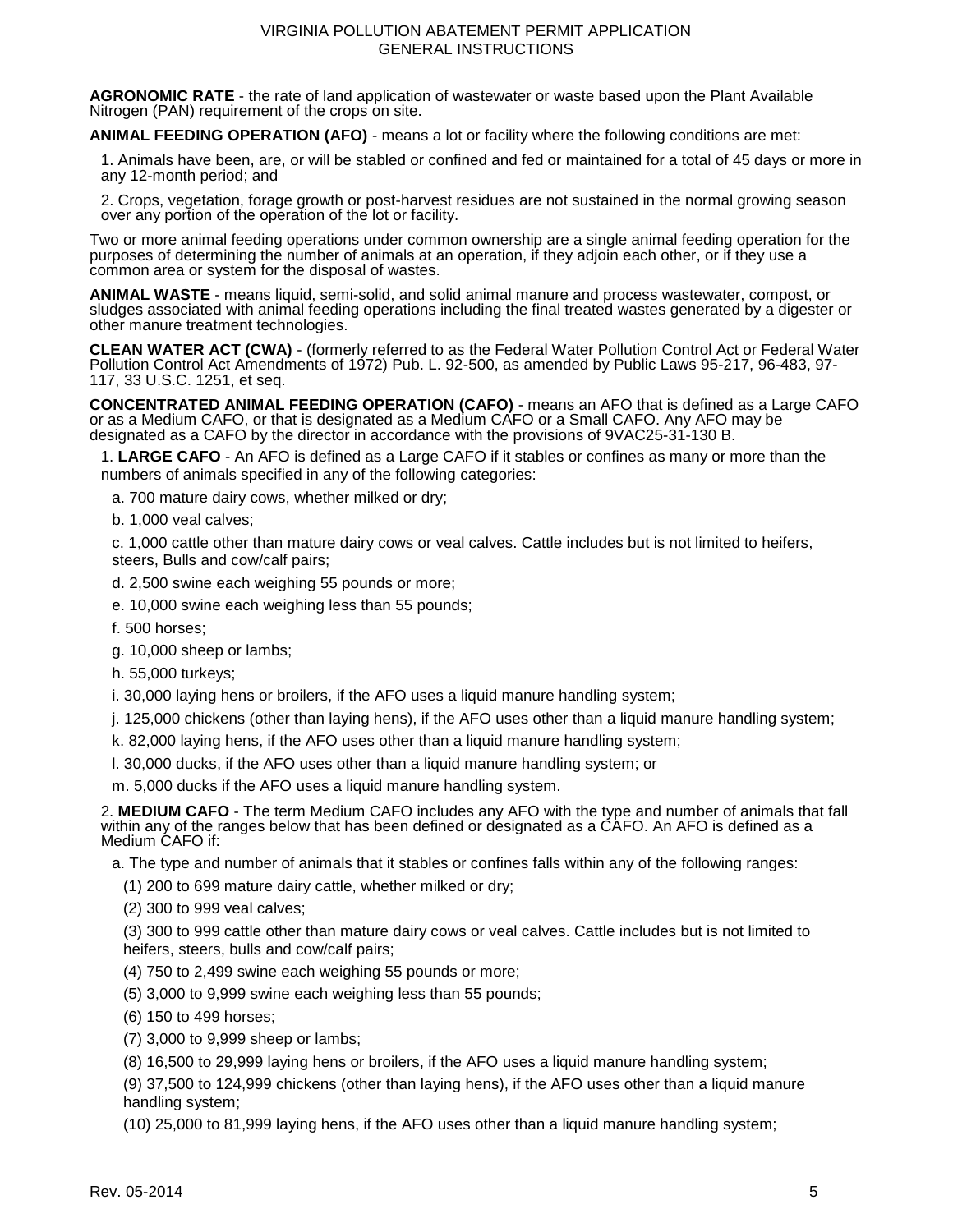- (11) 10,000 to 29,999 ducks, if the AFO uses other than a liquid manure handling system;
- (12) 1,500 to 4,999 ducks, if the AFO uses a liquid manure handling system; and
- b. Either one of the following conditions are met:

(1) Pollutants are discharged into surface waters of the state through a manmade ditch, flushing system, or other similar manmade device; or

(2) Pollutants are discharged directly into surface waters of the state that originate outside of and pass over, across, or through the facility or otherwise come into direct contact with the animals confined in the operation.

3. **SMALL CAFO** - An AFO that is designated as a CAFO and is not a Medium CAFO.

**CONSENT DECREE** - a unilateral instruction by a judge to the parties involved (this may or may not involve DEQ).

**CONSENT ORDER** - an administrative action of DEQ directed to a permittee.

**DRAFT PERMIT** - a document indicating the tentative decision to issue, modify or reissue a VPA permit. A notice of intent to deny is a type of draft permit which must follow the same procedures as any draft permit.

**EXCEPTIONAL QUALITY BIOSOLIDS** - biosolids that have received an established level of treatment for pathogen control and vector attraction reduction and contain known levels of pollutants, such that they may be marketed or distributed for public use in accordance with this regulation.

**FACILITY OR ACTIVITY** - any VPA facility (including land or appurtenances thereto) or activity subject to regulation under the VPA program.

**FREQUENT APPLICATION** - land application of wastewater or sludge in excess of 70% the agronomic rate at a frequency greater than once in a 3 year (1/3) period.

**INDUSTRIAL FACILITY** - an establishment engaged as an economic unit, generally at a single location, where business is conducted, services or industrial operations performed and in which raw materials are changed into useful products.

**INDUSTRIAL WASTE** - liquid or other wastes resulting from any process of industry, manufacture, trade or business, or from the development of any natural resources.

**INFREQUENT APPLICATION** - land application of wastewater or sludge up to the agronomic rate at a frequency of once in a 3 year period.

**LAND APPLICATION** - the introduction of animal waste, wastewaters or sludge into or onto the ground for treatment or reuse.

**MUNICIPAL FACILITIES** - Publicly Owned Treatment Works (POTW), a house, store, school, subdivision or other entity with a treatment facility that receives and treats wastewater from primarily domestic sources.

**MUNICIPALITY** - a city, town, county, district, association, authority, other public body created by or under State law and having jurisdiction over disposal of sewage, industrial, or other wastes; an Indian tribe or an authorized Indian tribal organization; a designated and approved management agency under section 208 of CWA.

**MUNICIPAL WASTE** - effluent or sewage sludge from a municipal facility.

**NITROGEN** - an element of matter and an essential nutrient often present in wastewater as ammonia, nitrate, nitrite and organic nitrogen.

**NON-PROCESS WASTEWATER** - water that does not come in contact with products, by-products, waste, or wastewater (e.g. non-contact cooling water).

**NUTRIENTS** - any substance used by organisms that promotes growth; generally applied to nitrogen and phosphorus in wastewater.

**OTHER WASTE** - decayed wood, sawdust, shavings, bark, lime, garbage, refuse, ashes, offal, tar, oil, chemicals and all other substances, except industrial wastes and sewage, which may cause pollution in any State waters.

**PERSON** - any firm, corporation, association or partnership, one or more individuals, or any governmental unit or agency thereof.

**PLANT AVAILABLE NITROGEN (PAN)** - the amount of nitrogen available to the crop for the current growing